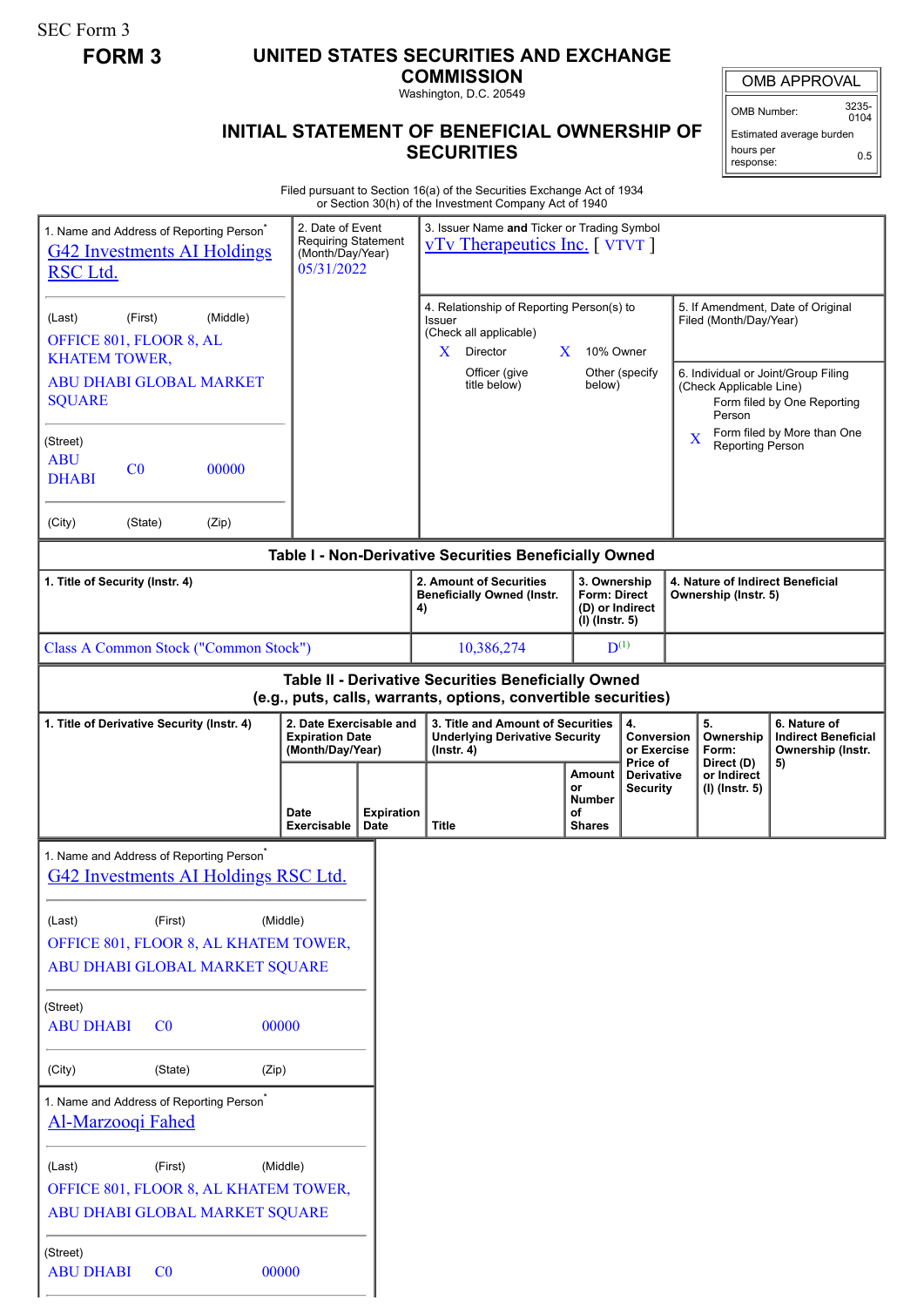| $\Big $ (City)<br>(State)<br>(Zip) |  |
|------------------------------------|--|
|------------------------------------|--|

#### **Explanation of Responses:**

1. The Common Stock is held directly by G42 Investments AI Holding RSC Ltd ("G42 Investments"). G42 Investments is a wholly-owned subsidiary of Group 42 Holding Ltd, registered office at Office 801, Floor 8, Al Khatem Tower, ADGM, Al Maryah, Abu Dhabi, United Arab Emirates ("Group 42"). Group 42 is controlled by its majority shareholder RGH1 Investment SPV RSC Ltd, registered office at Office 2458, Floor 24, Al Sila Tower, ADGM, Al Maryah, Abu Dhabi, United Arab Emirates ("Royal Group"). HH Sheikh Tahnoon Bin Zayed S. Al-Nahyan is the ultimate beneficial owner of Royal Group.

#### **Remarks:**

Dr. Marzooqi is a director of the Issuer. As a result, the following persons may be deemed directors by deputization of the Issuer solely for purposes of Section 16 of the Securities Exchange Act of 1934, as amended: G42 Investments.

| /s/ Martin Edelman,                  |            |  |  |
|--------------------------------------|------------|--|--|
| Director of G42                      |            |  |  |
| <b>Investments AI Holding</b>        | 06/10/2022 |  |  |
| RSC Ltd.                             |            |  |  |
| /s/ Dr. Fahed Al Marzoogi 06/10/2022 |            |  |  |
|                                      |            |  |  |

\*\* Signature of Reporting <sub>Date</sub><br>Person

Reminder: Report on a separate line for each class of securities beneficially owned directly or indirectly.

\* If the form is filed by more than one reporting person, *see* Instruction 5 (b)(v).

\*\* Intentional misstatements or omissions of facts constitute Federal Criminal Violations *See* 18 U.S.C. 1001 and 15 U.S.C. 78ff(a).

Note: File three copies of this Form, one of which must be manually signed. If space is insufficient, *see* Instruction 6 for procedure.

**Persons who respond to the collection of information contained in this form are not required to respond unless the form displays a currently valid OMB Number.**